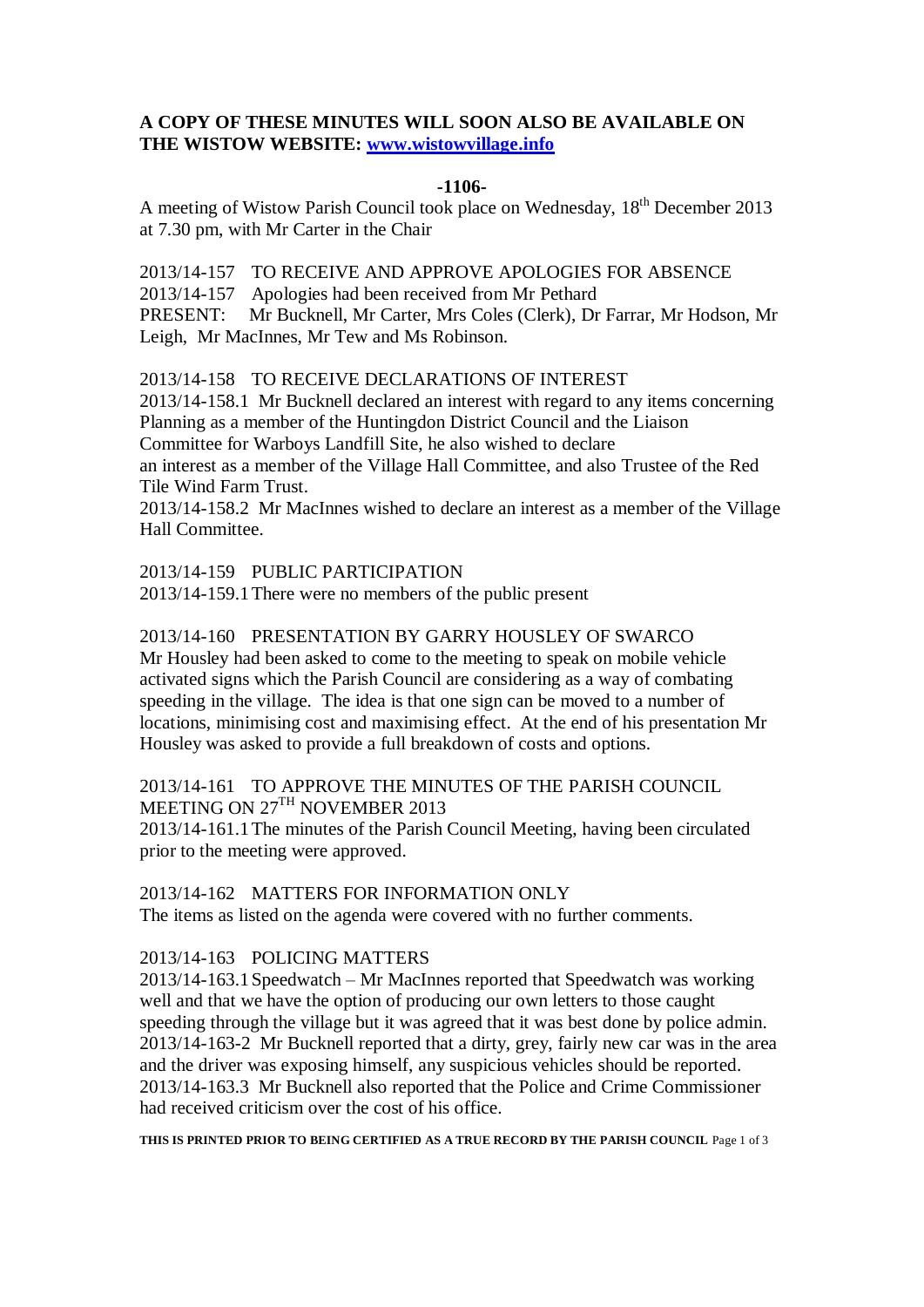#### - 1107-

2013/14-164 REPORTS FROM COUNTY AND DISTRICT COUNCILLORS

2013/14-164.1 Mr Tew reported the inspection team had recommended that the B1040 be resurfaced with a non slip surface as soon as possible. There is a temporary 40 mph speed limit and they are also looking at the issue of mud on the road. Mr Bucknell offered a vote of thanks to Mr Tew for moving this matter forward. 2013/14-164.2 Mr Bucknell reported that District were loosing a number of staff as cutbacks are announced. Mr Carter asked what the impact would be and whether problems could be foreseen with planning issues where there are deadline. Mr Bucknell responded that there were financial penalties to the council if decisions were not reached within deadlines and that a loss of rigour in decision making could occur.

#### 2013/14-165 FINANCE

a) to approve the financial statement and cashflow prediction for 2013/14 2013/14-165.1This had been circulated to Councillors present prior to the meeting and was unanimously agreed.

| b) to approve payment of outstanding amounts : |          |
|------------------------------------------------|----------|
| Fergusons, grass cutting final bill            | £1836.00 |
| D Tonks, Clerk's quarterly salary and          |          |
| expenses                                       | £ 633.38 |

### 2013/14-166 CORRESPONDENCE

2013/14-166. 1, 2 and 3 No further action, 4. had been circulated to Mr Wadsworth. 2013/14-166 5Correspondence had been received regarding the payment of electricity for street lights to inform us that the billing period would be changed.

2013/14-167 TO CONSIDER ANY PLANNING APPLICATIONS RECEIVED 2013/14-167.11301736FUL Two storey extension to 20 Oaklands Avenue, approval recommended

2013/14-167.2 1301754FUL Renovation and extension at Dorringtons Farm House, Cross Drove, approval recommended

2013/14-167.3 Mr Bucknell reported that the outline planning permission for RAF Upwood had now been approved and that it would start with Upwood Hill House.

#### 2013/14-168 HIGHWAY WARDEN'S REPORT

2013/14-168.1B1040, already reported

2013/14-168.2 It was agreed that we should look at purchasing 1 MVAS sign, with 2 batteries and 1 pole, with 3 ground screw fittings, locations to be finally agreed in consultation with Highways. The budget allocated for this and to include a laptop computer for the Clerk's use and in order to collect data from the signs was £4500. Permission would be sought from Highways.

2013/14-168.3 The question of large lorries coming through the village was once again raised. The weight limit on the bridge is 7.5 tons except for access.

**THIS IS PRINTED PRIOR TO BEING CERTIFIED AS A TRUE RECORD BY THE PARISH COUNCIL** Page 2 of 3